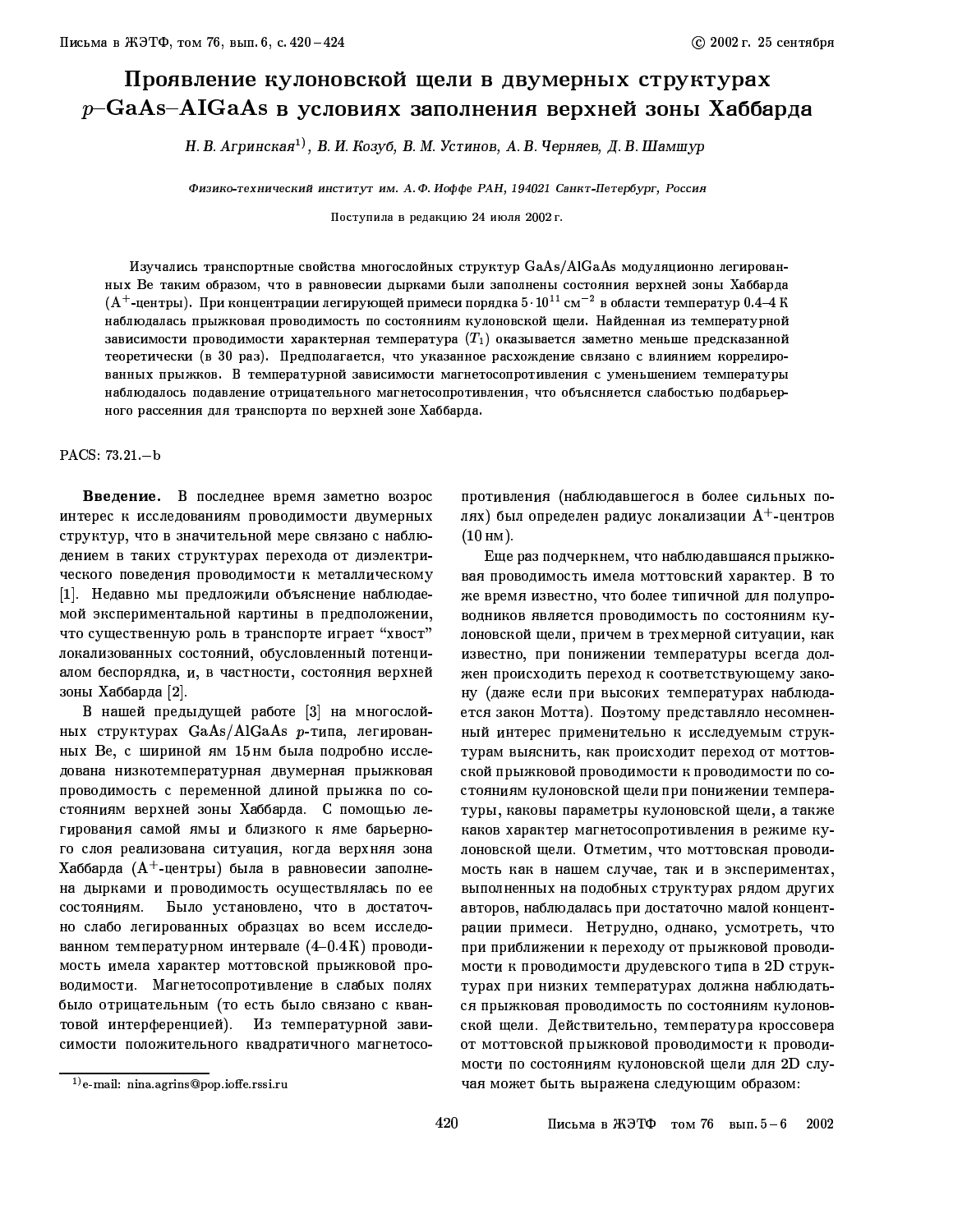$$
T_c = \frac{T_1^3}{T_0^2} \approx \frac{e^6}{\varkappa^3} N(\varepsilon_f)^2 a,\tag{1}
$$

где  $T_1$  и  $T_0$  – экспоненциальные факторы в температурных зависимостях проводимости по состояниям кулоновской щели и в законе Мотта:

$$
\rho = \rho_0 \exp\left(\frac{T_1}{T}\right)^{1/2}, \quad T_1 = C_2 \frac{e^2}{\varkappa a}; \quad (2)
$$

$$
\rho = \rho_0 \exp\left(\frac{T_1}{T}\right)^{1/3}, \quad T_0 = C_1 (N_{E_f} a^2)^{-1}.
$$
 (2)

Рассмотрим зависимость  $T_c$  от концентрации легирующей примеси при приближении последней к критической для перехода металл - изолятор. Учитывая, что для 2D систем диэлектрическая проницаемость не зависит (или зависит очень слабо) от концентрации примеси вблизи перехода [4], получаем, что при приближении к переходу  $T_c$  должна возрастать (за счет расходимости радиуса локализации и роста плотности состояний). Таким образом, при низких температурах в 2D образцах (в которых концентрация носителей меняется за счет изменения концентрации легирующей примеси), близких к переходу, должна наблюдаться кулоновская щель. Такое поведение прямо противоположно тому, которое наблюдается в 3D образцах, где в образцах, близких к переходу, закон Мотта наблюдается во всей области достижимых температур [5].

Отметим, что принципиальным вопросом является оценка предэкспоненциального фактора в выражении (2), который в случае прыжков при посредстве электрон-электронных взаимодействий должен иметь универсальный вид,  $\rho_0 = h/2e^2$ , в случае прыжков с участием фононов он может зависеть от температуры,  $\rho_0 \approx AT$ , при этом константа А не имеет универсального характера, а зависит от параметров материала [6]. В работе Алейнера [7] предполагалось, что универсальный префактор может наблюдаться в образцах, близких к металлу, где  $T_1 \approx T$ .

Большинство известных нам случаев наблюдения кулоновской щели в 2D образцах относится к образцам с затвором [8]. Наличие затвора приводит к тому, что кулоновское взаимодействие на расстояниях, больших, чем расстояние от 2D слоя до затвора, экранируется. Соответственно, при стремлении температуры к нулю, то есть при увеличении длины прыжка, фактор кулоновской щели исчезает, и наблюдается закон Мотта - несмотря на то, что в отсутствие затвора именно при стремлении температуры к нулю должна проявляться кулоновская щель. Поэтому исследуемая нами система, где затвор отсутствует, представляет в данном плане несомненный интерес. Отметим, что ранее такие системы подробно не исследовались. Исключение представляет работа [9], где изучалась 2D примесная проводимость при легировании ям, но температурный интервал был недостаточно широк, чтобы заметить переход от одного закона к другому.

В исследуемой нами системе GaAs/AlGaAs ширина ямы составляла  $d \sim 15$  нм, радиус локализации акцепторной примеси Ве составляет 2 нм, что много меньше, чем d. Путем селективного легирования центральных областей ям и барьеров мы реализовали ситуацию, когда в равновесии в ямах заполнена верхняя зона Хаббарда для акцепторов  $(A^+$ -центры). Этот случай интересен сам по себе (транспорт по верхней зоне Хаббарда может иметь некоторые особенности, связанные с большим радиусом состояний). Кроме того, данная ситуация более удобна для эксперимента, поскольку  $A^+$ -центры имеют меньшую энергию связи, чем А<sup>0</sup>-центры, образцы оказываются более низкоомными при низких температурах.

В настоящей работе мы покажем, что в достаточно сильно легированных образцах в низкотемпературной прыжковой проводимости проявляется кулоновская щель. При этом магнетосопротивление, в отличие от случая слаболегированных образцов, оказывается положительным в области слабых полей. Наблюдаемое поведение обсуждается в рамках моделей коррелированных прыжков и слабого подбарьерного рассеяния.

Эксперимент. Методика выращивания многослойных структур методом молекулярно-пучковой эпитаксии была описана в нашей предыдущей работе [3]. Структуры содержали десять квантовых ям GaAs толщиной 15 нм, разделенных барьерами  $Al_{0.3}Ga_{0.7}As$  толщиной 15 нм. В исследуемых образцах средняя область квантовых ям толщиной 5 нм легирована, барьеры  $\mathrm{Al}_{0.3}\mathrm{Ga}_{0.7}\mathrm{As}$  были также легированы, легирована средняя область барьеров толщиной 5 нм. Таким образом, толщина нелегированных спейсерных слоев с обеих сторон барьера составляет 5 нм. В качестве легирующей примеси р-типа использовался Ве (объемная концентрация  $5 \cdot 10^{17}$  атомов/см<sup>3</sup>). Контакты к образцам выполнялись путем вжигания индия с малым содержанием цинка в течение 2 мин при температуре 450°С.

Температурные зависимости концентрации дырок представлены на рис.1. При температурах порядка 40 К наблюдается максимум в температурной зависимости коэффициента Холла, что свидетельствует о переходе к прыжковой проводимости. В области температур, близких к комнатной, можно ви-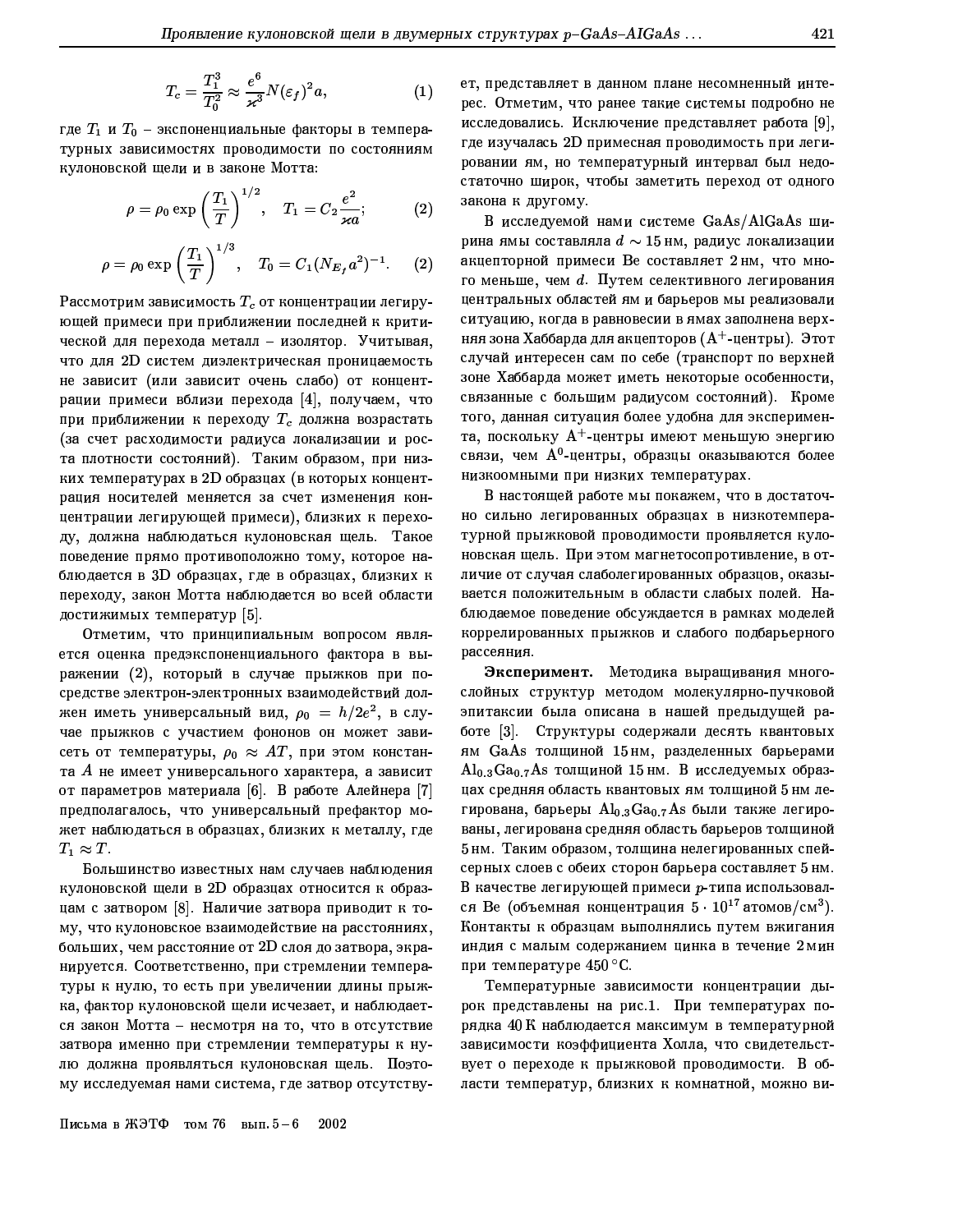

Рис.1. Температурная зависимость концентрации дырок в ямах, рассчитанная из коэффициента Холла. Образцы 1 – ( $\blacksquare$ ) и 2 – ( $\square$ )



Рис. 2. Температурная зависимость сопротивления структуры  $p$ -GaAs/AlGaAs в интервале 0.4-4 К (сопротивление пересчитано на одну яму): (a) в масштабе, не учитывающем и  $(b)$  - учитывающем температурную зависимость предэкспоненциального фактора. Кривые 1 и 2 - образцы 1 и 2

деть активационный участок, связанный с переходом дырок с  $A^+$ -центров в зону делокализованных состояний, откуда энергия связи  $A^+$ -центров была оценена 5.5 мэВ. Это значение несколько меньше наблюдаемого нами для аналогичных структур в работе [3]. это связано с увеличением концентрации примеси и ширины верхней хаббардовской зоны. При низких температурах  $(10-0.4\,\mathrm{K})$  и достаточно низких напряжениях  $(0.1-0.01 B \cdot cM)$  и токах  $(10-100)$  нА) проводимость носит омический характер и ее температурная зависимость соответствует прыжковой проводимости с переменной длиной прыжка (VRH) в режиме кулоновской щели (2). Мы попытались описать наблюдаемую температурную зависимость с привлечением универсального (рис.2а) и температурно зависящего (рис.2b) префакторов. Параметры  $T_1$ , оцененные для двух образцов из рис. 1а (16 и 19К) и из рис.1b (37 и 43 K) отличаются почти в два раза.

Используя рис. 1а, можно оценить значение префактора для двух образцов, оно оказалось близким к  $\rho_0 = h/2e^2 \sim 10^4$  Ом. В то же время, в предположении температурно зависящего префактора кривые спрямляются в большем интервале температур (рис.2b). При этом величина предэкспоненциального фактора  $A$  ( $\rho_0 \approx AT$ ), экстраполированная в область температур порядка  $T_1$ , оказывается меньше либо порядка  $h/e^2$ , что не может иметь место для прыжков с участием фононов. Таким образом, на наш взгляд, более реалистична ситуация с температурно независимым префактором.

Магнетосопротивление (МС) измерялось в постоянном магнитном поле, перпендикулярном плоскости структуры, до полей 1 Тл (заметим, что для полей, параллельных плоскости структуры, МС практически отсутствовало). Характерные кривые МС в области малых полей для нескольких температур показаны на рис.3 для двух образцов; в образце 1 наблюдается область отрицательного МС (ОМС), при дальнейшем уменьшении температуры она исчезает и появляется область квадратичного положительного МС (ПМС). В другом образце, начиная с малых полей, наблюдается только положительное МС. Это поведение противоположно поведению МС для более изолирующих образцов (находящихся в режиме Мотта). Напомним, что в этом случае в малых полях всегда наблюдалось ОМС, амплитуда которого возрастала с понижением температуры.

Обратимся к положительному МС, связанному со сжатием волновых функций магнитным полем. Экспериментальные температурные зависимости соответствующего ПМС для двух образцов представлены на рис.3. В соответствие с работой  $[10]$ , соответствующий вклад в случае прыжковой проводимости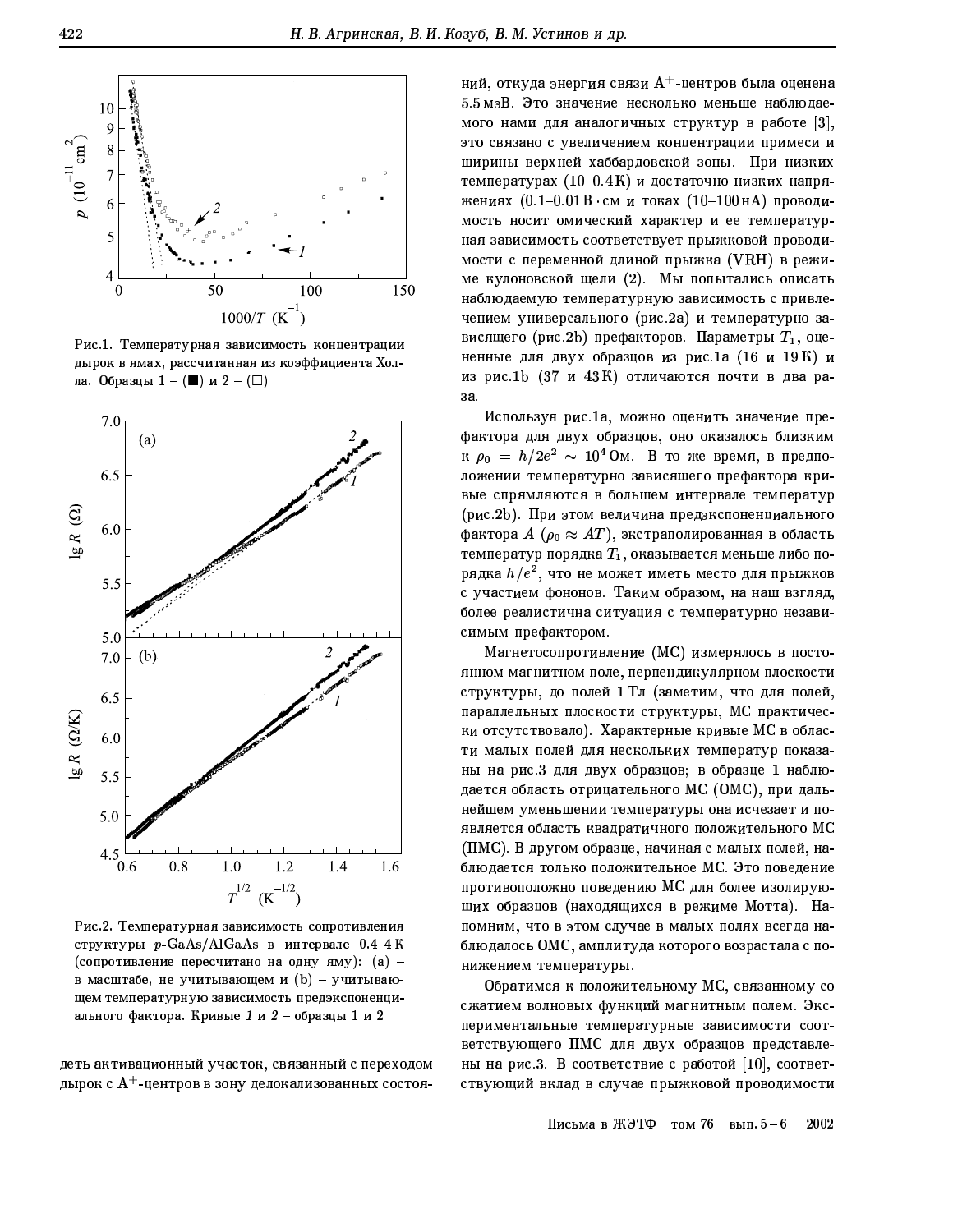

Рис.3. Квадратичное положительное магнитосопротивление при различных температурах: (а) образец 1,  $(b)$  – образец 2

с переменной длиной прыжка по состояниям кулоновской щели описывается выражением

$$
\ln\left(\frac{R(H)}{R(0)}\right)=K\left(\frac{T_1}{T}\right)^{3/2}\left(\frac{eHa^1}{ch}\right),
$$

где  $K = 0.002 -$ численный коэффициент.

На рис. 4 представлены температурные зависимости наклона квадратичного ПМС для двух образцов. штриховые линии соответствуют закону  $T^{-3/2}$  и закону  $T^{-1}$  (соответствующему ПМС в режиме моттовской проводимости). Видно, что экспериментальное поведение ближе к закону  $T^{-3/2},$  а не  $T^{-1}$  (как это имело место для проводимости в законе Мотта). Этот факт еще раз подтверждает, что имеет место проводимость по состояниям кулоновской щели. Из наклона этой зависимости радиус состояний а, по которым происходят прыжки, оценен 16нм и 17нм для образцов 1 и 2. Отметим, что  $a \sim T_1^{-3/8}$ , то есть зависимость от  $T_1$  достаточно слабая.

Обсуждение. Таким образом, с помощью измерений температурных зависимостей проводимости и квадратичного положительного магнетосопротивле-



Рис.4. Температурная зависимость линейного участка наклона квадратичного положительного магнитосопротивления

ния нам удалось показать, что с ростом концентрации примеси (в нашем случае  $A^+$ -центров) происходит переход от моттовской прыжковой проводимости к проводимости по состояниям кулоновской щели, что связано как с ростом плотности состояний на уровне Ферми, так и с ростом радиуса локализации (см. уравнение (1)). Полученное значение префактора близко к универсальному, наблюдаемому в ряде работ  $[8]$ .

Радиус локализации а можно оценить непосредственно из выражения (2), определив из температурных зависимостей параметр  $T_1$ , полагая  $\varkappa = \text{const} =$  $=$  12 и  $C = 6.2$ ,  $a = 500$  нм. Если сопоставить значения радиуса локализации, оцененные, исходя из значений  $T_1$  и из квадратичного магнетосопротивления в предположении, что диэлектрическая проницаемость равна своему значению вдали от перехода металл-изолятор, то для достижения согласия между двумя значениями величину коэффициента  $C$  необходимо уменьшить в 30 раз по сравнению с теоретической оценкой.

Последний факт может быть обусловлен двумя обстоятельствами. Прежде всего, уменьшение  $C$  может быть связано с вкладом коррелированных прыжков. Соответствующее поведение обсуждалось в целом ряде работ [6]. Далее, отметим, что независимость диэлектрической проницаемости от близости к переходу металл - диэлектрик применительно к исследуемым системам может быть поставлена под вопрос. Дело в том, что соответствующий вывод был сформулирован для чисто 2D систем. В нашем же случае мы имеем дело со структурой квантовых ям. Как показывают оценки, по крайней мере при низких температурах длина прыжка оказывается сопоставимой с